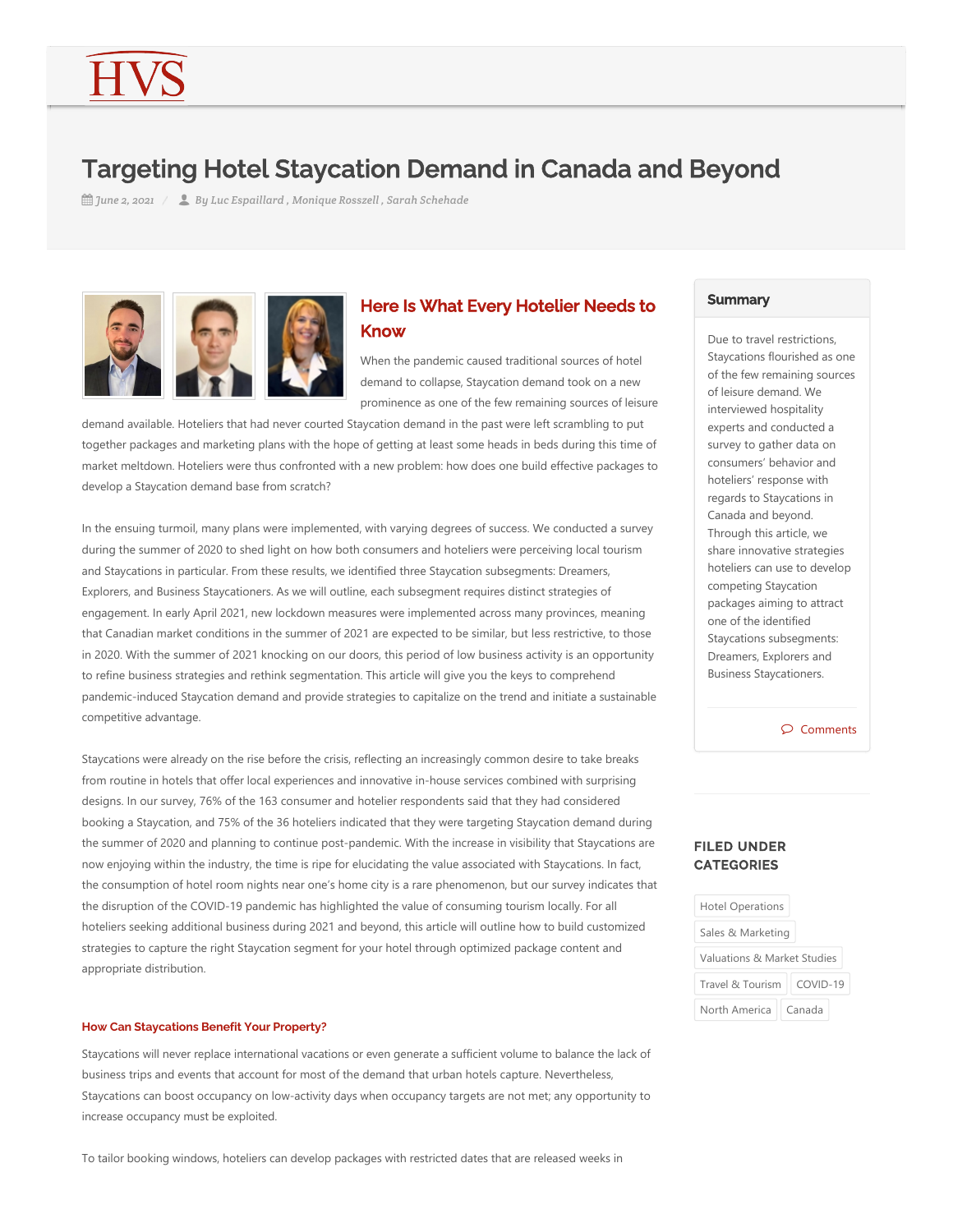advance. The resulting improvement in inventory visibility allows for greater operational planning and enhanced revenue management. Local packages often involve discounted rates, which could adversely affect ADR, especially during leisure seasons. However, the enhanced consumption of hotel services, such as food and beverage, spa, and local experiences, could offset the impact of the room discount, thereby increasing the Total RevPAR and GOP volume.

Hoteliers can also leverage Staycation packages to increase the occupancy on select days by releasing last-minute deals to reduce the volume of unsold rooms. In contrast to segments that have a high reliance on seasonality, Staycations can be induced year-round. As the travel time associated with Staycations is largely irrelevant, lastminute offers would attract spontaneous Staycationers seeking a break from routine.

Hoteliers can also benefit from the high amount of disposable income associated with Staycation travellers. Transportation costs are much lower for a Staycation than international travel, which translates into higher disposable income available for spending in local communities. In our survey, 60% of respondents would be willing to put the amount saved from cheaper transportation towards their current Staycation: 21% would enjoy upgraded culinary experiences, 20% would book a superior room category, 16% would prioritize an extended Staycation, and 3% would enjoy additional pampering time. Hoteliers can capture a portion of this disposable income through multiple in‐house services, indicating that Staycations have the potential to be used as revenue enhancers.



#### **How Would You Spend the Amount Saved from Transportation?**

## **Hotel Type and Staycation Demand**

Marketing actions in relation to Staycations are correlated to property type. In our survey, just 50% of hoteliers involved in limited‐service operations had created a marketing campaign to attract Staycations, in contrast to 100% of hoteliers at luxury properties. Aside from reflecting the heavy marketing actions associated with luxury properties, this highlights one of the key assumptions behind Staycations: hotels need to showcase a superior level of service and infrastructure to induce local demand. This is reflected in our survey responses (see graph at right): the higher the quality of the property, the greater the marketing effort to capture the Staycation demand. Staycations typically take place in quality properties that offer leisure attributes, and which are located near places of interest. In our survey, however, 13% of respondents prioritized their own city for a Staycation, a greater number than we had anticipated.

**Have You Developed Marketing Strategies for Staycations?**

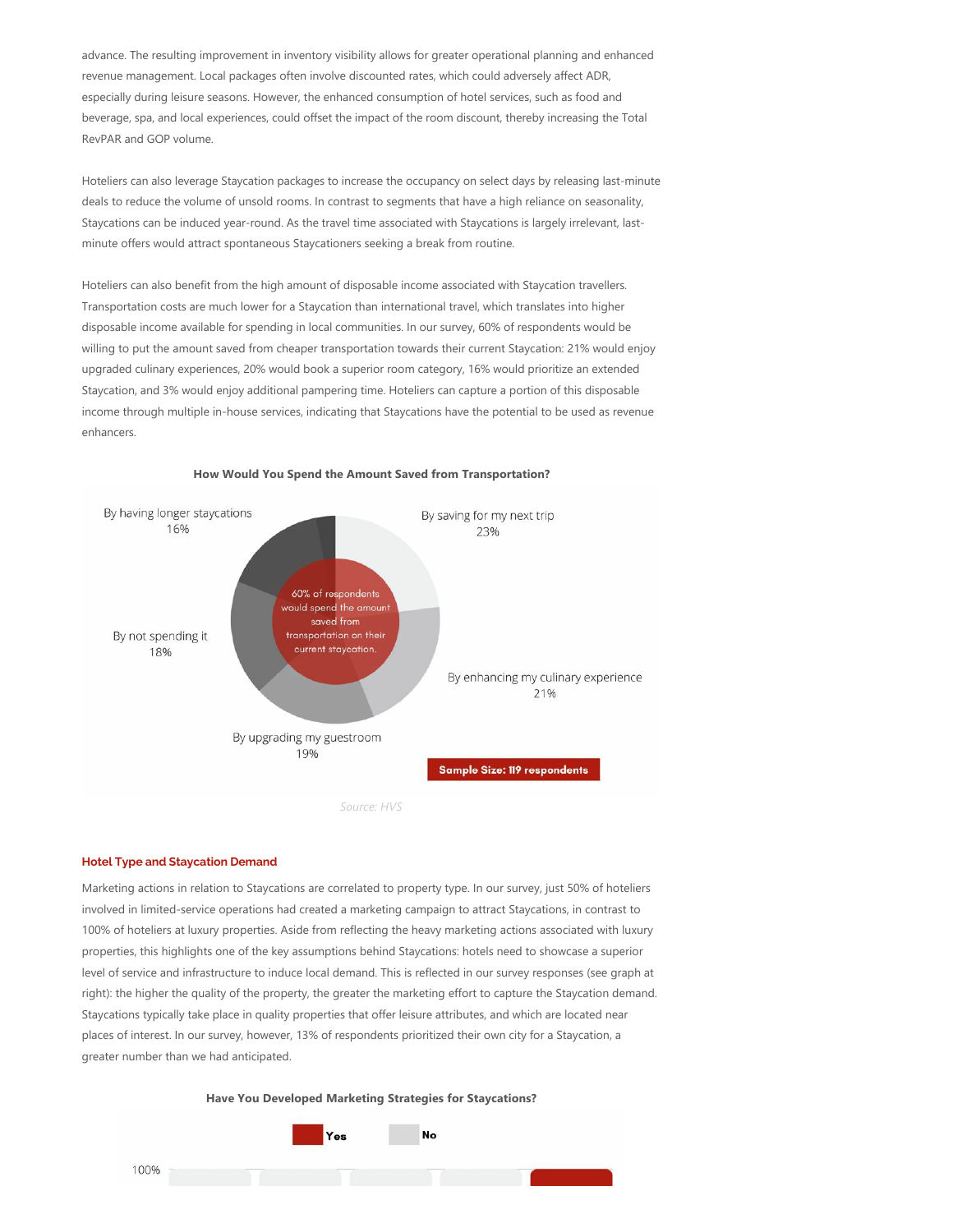

*Source: HVS*

Historically, urbanites sought escape from crowded cities by staying at rural destinations that offer the feeling of a wellness retreat. The seasonality of rural destinations and the promotion of extraordinary city experiences, combined with the availability of flexible and innovative workspaces, present opportunities for urban properties to capture a slice of the demand that had formerly sought escape from city life. Moreover, the prospects for Staycations in one's home city are rising because of the unprecedented pandemic‐induced deterioration of ADR, which may generate a new interest for Staycations in downtown properties that were beyond the reach of pricesensitive guests before the crisis. In 2020, the pandemic pushed the Canadian ADR for urban hotels down to \$137, on par with the level that suburban hotels had achieved in 2019. Consumers that did not have a sufficient budget for a Staycation in downtown, suburban, or small‐town properties may now be incentivized to go on a break from routine, thereby adding to the demand base of this segment. Because hotel rates require a longer recovery period than occupancy levels, urban hotels will experience a rising demand for Staycations should they succeed in offering the right package to the right segment.

## **Segment to Conquer Staycation Demand**

After recognizing the increase in popularity of and the benefits conveyed by Staycations, increasing Staycation market share is the next step for a hotelier. But how? Rate declines brought on by the pandemic have intensified the competition for Staycations, which means that hoteliers have to develop highly attractive offers to differentiate their property from those of their competitors. Thus, the first step for developing standout propositions is to understand who these guests are, along with what their needs are to trigger a booking.

With support from answers gathered from our survey, we analyzed demand patterns and defined three Staycation subsegments: Dreamers, Explorers, and Business Staycationers. Each segment is associated with a specific traveller mindset that yields distinct consumption patterns. Understanding the nature of this segmentation allows hoteliers to tailor their strategy and maximize their capture of Staycation demand.

The travellers associated with all three Staycation subsegments are prone to the consumption of domestic experiences near their place of habitation within what they would call "a reasonable driving distance from home." What distinguishes them is the type of experience they are oriented towards consuming. In the next section, we present a thorough description of these three segments with tailored strategies to induce each of them. It should be noted that these categories can be fluid; some Staycationers may actually have interests that are a blend of characteristics from different subsegments. The three Staycation subsegments are thus best seen as a starting point for developing an offer; it is good to adapt packages to the specific characteristics of the property and the local market.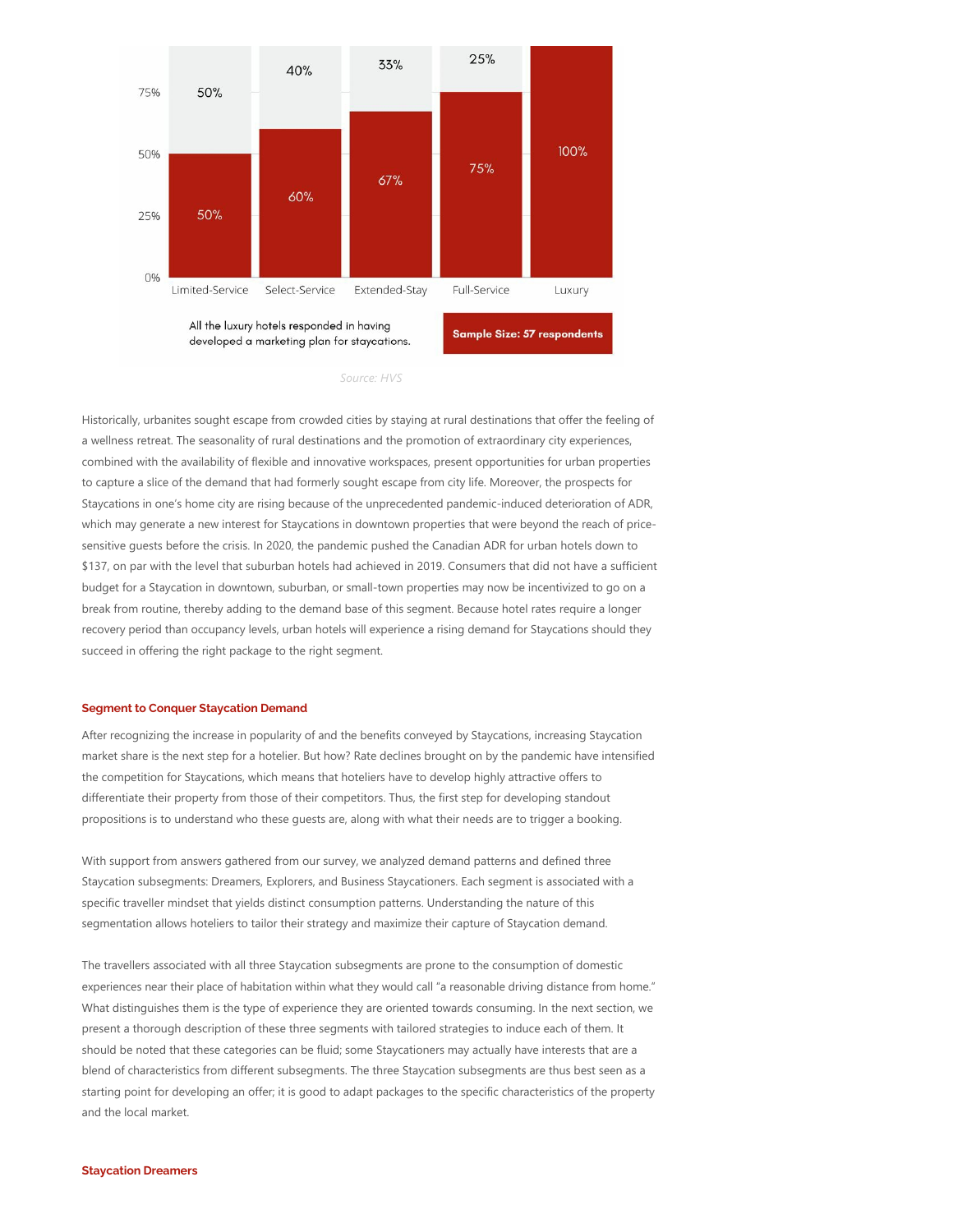#### **Disconnect and recharge through stunning in‐house service and facilities**

Staycation Dreamers are people who are hungry for opportunities to relax, rejuvenate, and enjoy impeccable service coupled with comfortable amenities. Dreamers are defined by their desire to escape from the mundanethey daydream of a relaxing retreat. Given this orientation, Dreamers favour charming properties that showcase glamorous facilities and pampering services; thus, full‐service boutique and luxury hotels capture most of this demand. Many Dreamers would turn to international travel in normal times but have opted for Staycations because of the constraints on travel that the pandemic has created. Because of their propensity to invest in selfcare services and luxury F&B, Dreamers are a potentially lucrative segment. From our survey, Dreamers account for a large share of Staycationers during the pandemic: 40% of Staycationers were looking for an enhanced vacation. Besides, 78% of respondents would opt for a trip with their loved ones, including 43% would choose to go on a Staycation with their partner.

To capture Dreamers, a package that clearly conveys value is essential. The key to a successful Dreamer package is providing "Excellence in Service". Although it is important to balance visible value through inclusions and benefits that do not impact the package's profitability, it is essential to pamper Staycation Dreamers by going the extra mile, which is what differentiates one property from another. Including F&B, spa, and special perks in a package is the first step to attracting Dreamers, but delivering an exceptional service is the key to initiate loyalty and ensure future bookings.

Staycations have sharply increased during the pandemic, but Dreamers seeking an opportunity to relax and disconnect from their routine are expected to persist travelling locally even after the airline industry returns to normal. Consequently, hoteliers who to gain a share in the Staycation market today have the opportunity to achieve higher profitability in the future.

In the summer of 2020, a few key players in the Ontario luxury hotel market adapted to the pandemic by offering special rates and customized service for residents of the province. The goal of setting a restricted rate for city, provincial, or country residents was to foster a sense of belonging while offering local exclusivity through the implementation of digital barriers that prevent non-residents from benefitting from the promotion. Our interviews with representatives of hotel properties in Downtown Toronto confirmed the success of this strategy, which essentially consists of pushing occupancy at the expense of rate while relying on the high consumption of hotel services to balance the economics of the package. This strategy also proved to be profitable because Staycationers tend to book higher room categories and are sensitive to room upsell proposed at check‐in. Low transportation costs and short stays have a positive effect on the budgets that are allocated to Staycations.

Dreamer-oriented Staycation packages may include complimentary late check-ins or check-outs, welcome drinks, complimentary room upgrades, personalized in-room amenities, free parking, F&B or spa credits, and the celebration of special events, such as anniversaries or birthdays. Ideally, the experience begins before check‐in and extends beyond check‐out; for example, complimentary house or office picks‐up for guests living a few kilometres from the hotel may be offered. To prevent a possible deterioration of profitability while simultaneously stimulating social media engagement, such services can be offered through an Instagram contest whereby a winner is picked weekly or monthly. Alternatively, the local feel can be amplified by creating a guide to popular attractions and uncharted activities in the area, giving a sense of community. This extends the guest experience beyond the hotel stay, as the guide can be used repeatedly. For hoteliers, the benefits of implementing these no‐ to-low-cost add-ons include word-of-mouth marketing, enhanced goodwill for supporting local businesses, and reasons to come back!

#### **Be creative to reach as many Dreamers as possible!**

Since Dreamers are oriented towards consuming hotel amenities, many that live within driving distance of your hotel may already be loyal to your hotel services even though they have never consumed the guestroom product. Locals that regularly engage with a hotel's culinary experiences or spa treatments have the potential to be converted into an overnight stay. Hani Roustom, the former Managing Director of the Hazelton Hotel, Toronto, affirms this: "Our patio has experienced a full house most of the third quarter of 2020. Repeated visits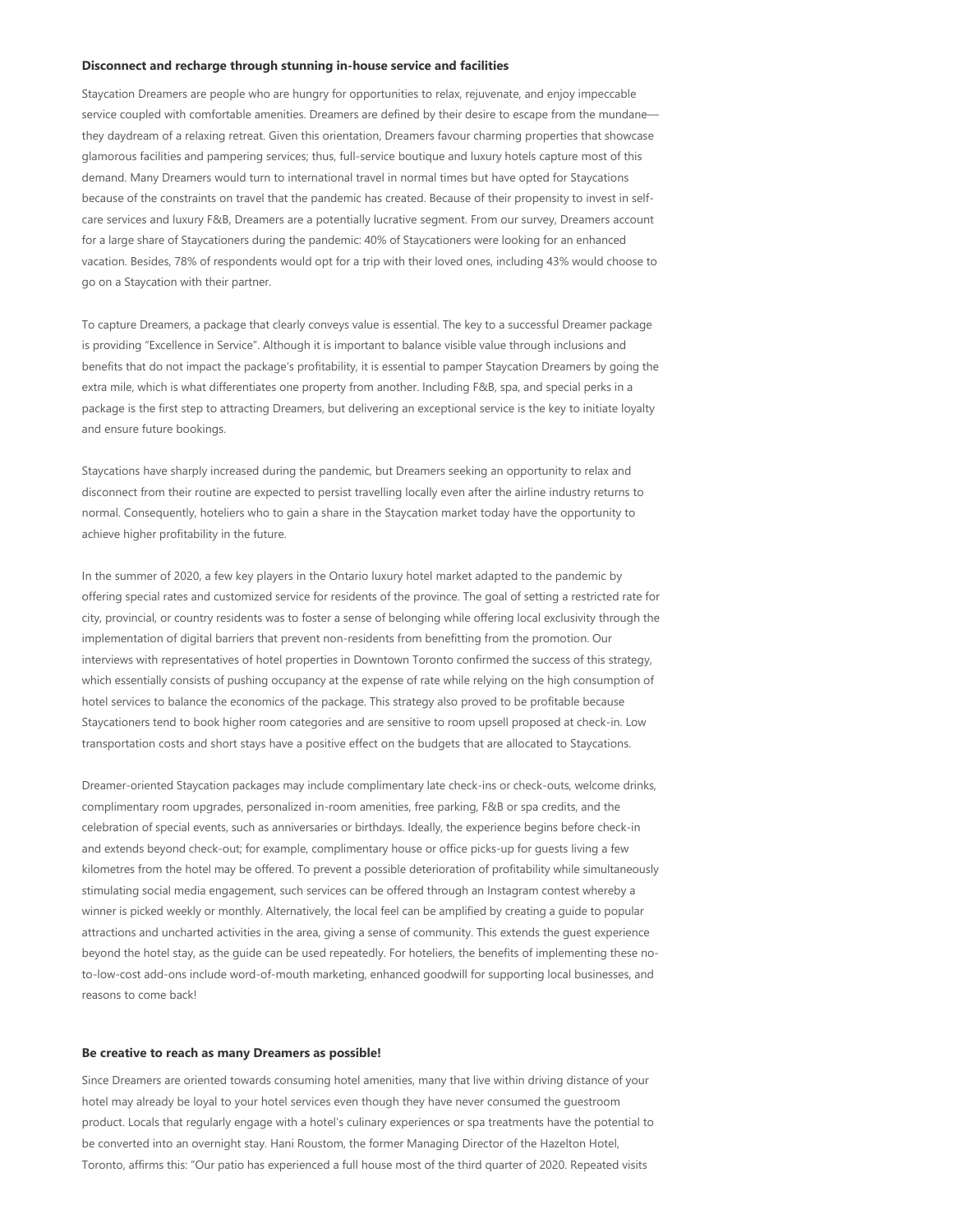When guests understand and appreciate the overall service quality that the hotel has to offer because they are familiar with the dining or spa experiences, they are more likely to book a Staycation at the property. Thus, hoteliers need to implement a cross-selling strategy aimed at leveraging room products to create a customized Staycation package that targets recurring patrons of the hotel's outlets. This may be done by developing targeted promotions using guest data or addressing them directly during their visits. For instance, the added value of an overnight wellness experience can be highlighted to a non-housed patron when they are booking a spa treatment.

#### **Staycation Explorers**

#### **Chase a connection to local cultures through curated experiences**

The Staycation Explorer is known for chasing a connection to local culture through curated experiences. Explorers may also be attracted by what the hotel has to offer, but the main impetus for planning a trip is to visit the local market. Nevertheless, most Explorers seek more than just sightseeing—they desire authenticity and aspire to establish deep connections with localities. Their end goal is to gain knowledge of the area through experiential tourism. The Explorer is interested in not only the discovery of unknown sites, but also "retro-escape" experiences in places to which they have a pre-existing emotional connection; they often seek destinations that trigger memories and a sense of comfort, which is especially attractive in this time of uncertainty.

With a hunger to explore, Generation Y and Millennials tend to be the driver of this demand. Generation Z is expected to mimic most of Generation Y's behaviours in travel consumption as they age into mature consumers. In our survey, more than half (52%) of respondents considering Staycations were looking to escape their daily routine, because any unusual day is considered a day well spent—especially during the pandemic. Both Dreamers and Explorers are seeking to escape their routine, but they do it in a very different manner.

While Dreamers have the greatest potential for value creation since they voraciously consume in-house services, Explorers are more interested in what is happening in the hotel's surroundings than in enjoying a full recharging day on the property. To arouse the curiosity of these guests, the hotel must offer an educational experience or a product tasting with an opportunity to engage with community members on their know‐how and synergy created within the local market.

For enticing the Staycation Explorer, showcasing local culture is the main way to stimulate guest interest. To capture this demand, hoteliers need to build and nurture strong relationships with local community members, businesses, and tourism institutions to create positive synergies and promote an authentic local culture that in turn becomes a demand driver for the Staycation Explorer. Inviting local craftspeople on‐property for discovery sessions or creating off-property experiences to educate quests on unknown aspects of the local community are only a few examples of what local partnerships can offer.

Germain Hotels provides an example how remarkable community partnerships can be created even during a pandemic. The Canadian hotel group has enhanced their value proposition by leveraging what most of their guests are nostalgic for at this time: a professional food and beverage experience. In creating several "In‐Room Gastronomy Packages," Germain Hotels has raised the attractiveness of their hotels by delivering an upgraded and private gourmet experience in a safe environment that is not currently available at standalone restaurants. This initiative is available in all three of the group's brands, including Alt Hotels, which operate without a restaurant. To achieve this, Germain Hotels partnered with local restaurants that are not allowed to host patrons during the pandemic and for whom this arrangement is an opportunity to enhance their takeout demand. According to Marie Pier Germain ‐ Vice President, Sales and Marketing, these In‐Room Gastronomy Packages have been highly effective, and they have gone beyond inducing demand since they bring tangible support to local restaurants. She indicated that some aspects of this program may be continued through the recovery and into the post‐COVID era.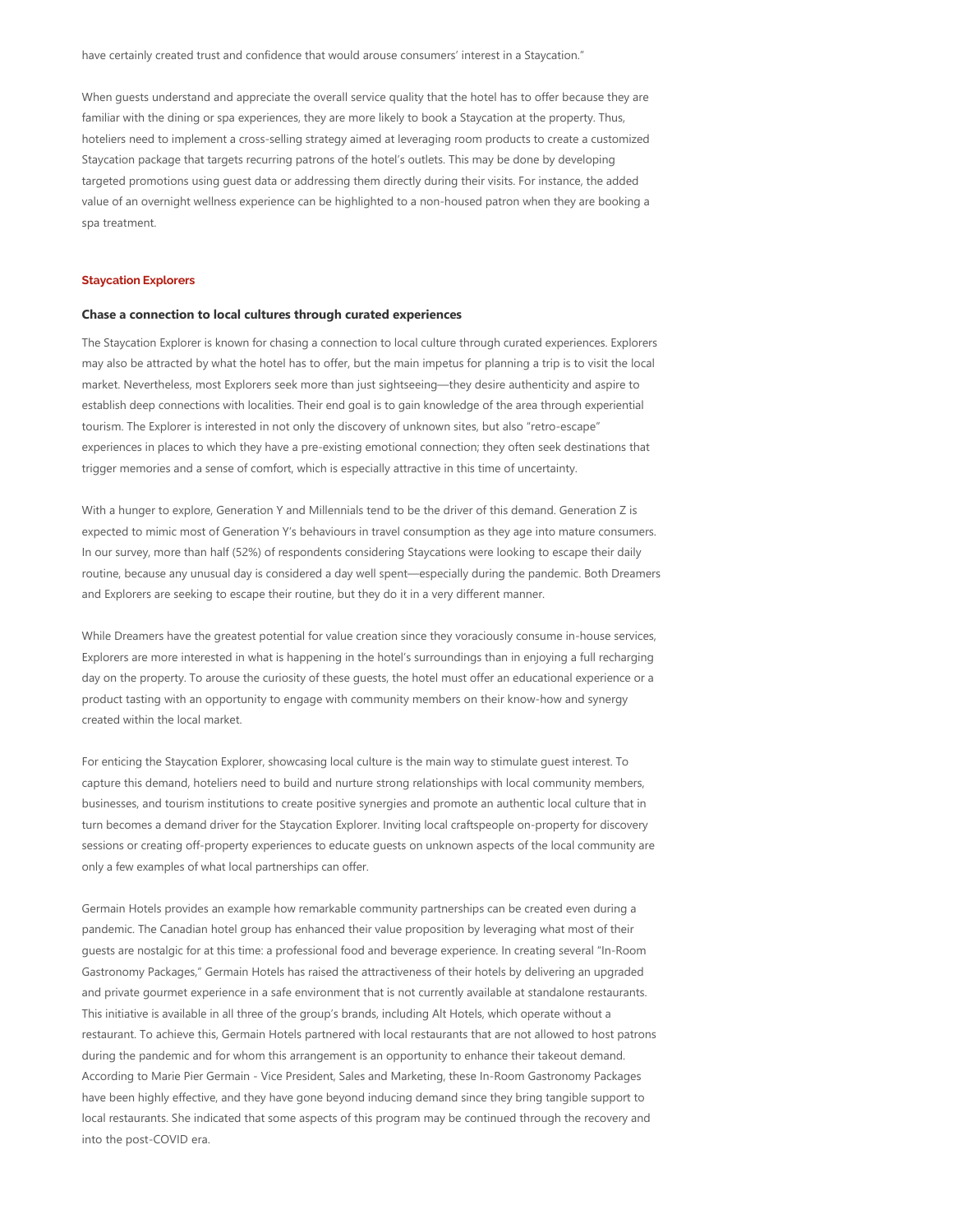Hoteliers intending to capture Explorer Staycation demand must position their property as the entity that connects and exposes guests to the culture and craftsmanship of the local area. By supporting local businesses and offering genuine experiences to Staycationers, a property can gain market share while benefitting all the entities involved. In turn, the hotel may become a landmark in the area, receiving regular referrals from local businesses.

Because this demand is driven by discoveries, Explorers are generally willing to drive for a few hours to reach their area of interest. There are various techniques that can be used to stimulate interest from this subsegment. Hoteliers seeking to attract local Explorers should focus on storytelling to introduce the experiences to guests before they make a booking and encourage their visit in the first place. This strategy has been successful during the pandemic, as being in lockdown has inspired many to daydream about their next vacation. Storytelling raises the offer's credibility and conveys the message that the proposed experience will be built in collaboration with local businesses, artists, or craftspeople that belong to the local community. A successful message focusses on uncharted aspects of the local culture that may trigger the interest of local residents. Hence, the hotel needs to be positioned as the entity that allows local residents to reconnect with their community or deepen their connection by discovering unknown facets.

For Explorers that come from farther away, their booking process starts with finding areas to explore and activities to enjoy; the hotel selection is secondary. To capture this demand, hoteliers need to elevate their local partnerships by creating a common package that includes local discoveries that will be promoted on the partner's platforms so as to make the hotel present within the first steps of the booking process. Also, guests will likely gain confidence in a hotel if it is advertised on an official local experience provider.

## **Business (and School) Staycationers**

#### **Seek flexible and smart workspaces**

To ensure employee safety, reduce operational expenses related to renting office space, or even survive during these uncertain times, many large corporations have mandated that employees work remotely until further notice. In response to this sudden environment change, hotels have started offering "Workcation" packages to attract relatively affluent businesspeople who are required to work from home but would like an alternative to their home office. This service is better suited to hotels that are proximate to residential areas where workers reside. Those seeking a Workcation value a comfortable package that allows better work efficiency through adapted equipment and facilities, coupled with impeccable service.

To assess how hoteliers were perceiving the Workcation trend, we asked our respondents if they had implemented such an offer and if they were satisfied with the results.



#### **What Best Reflects Your Strategies Regarding Workcations?**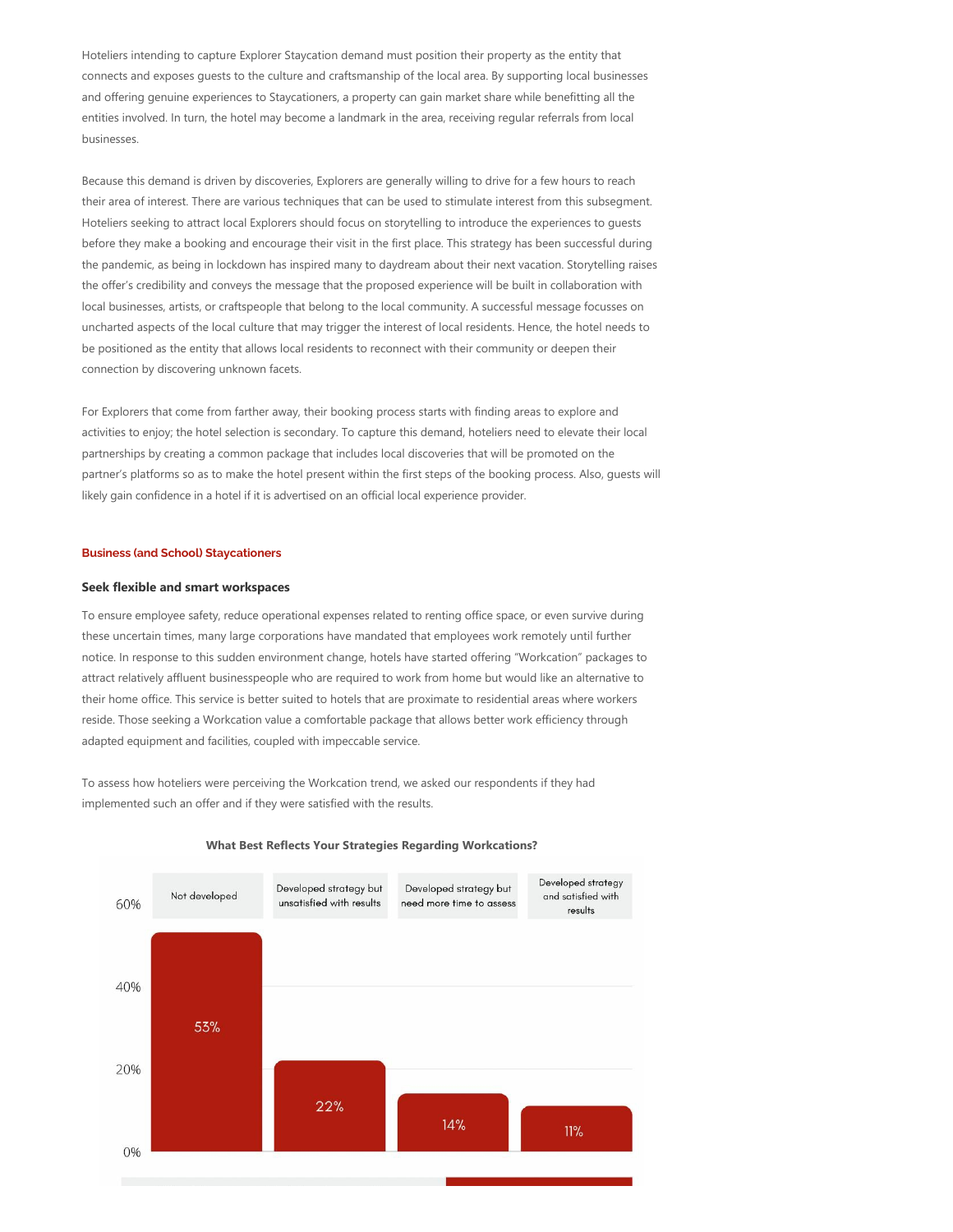#### *Source: HVS*

Because proposing the right product to the right customer is particularly crucial in attracting Workcation demand, 22% of hotelier respondents were unsatisfied with the Workcation packages that they had designed during the summer of 2020. A successful Workcation strategy starts with assessing the location and product orientation of one's hotel—not every hotel is suited to this segment, regardless of the package being offered. Nevertheless, 53% of the respondents still had yet to implement a Workcation strategy at their property, which indicates that there may be untapped Workcation demand that has yet to be stimulated by innovative offers.

In contrast to leisure Staycations, some Workcationers are not restricted to local or domestic residents. Since the beginning of the crisis, popular vacation destinations, such as the Caribbean, have adapted their facilities to provide Workcation packages to international travellers seeking to escape from routine but who still need to work remotely, thus creating a "half-relaxation/half-business" stay. This service also targets families with children studying online with school closures. International hotel groups providing adapted facilities for children to study have already named this service "Schoolcations," creating an incentive for the Workcationer to include their families. The whole family enjoys a relaxing experience combined with few hours of daily remote working and studying.

The Workcation trend is a direct consequence of the pandemic, as it is one way for seasonal leisure destinations to mitigate their reliance on vacation periods. Workcations are an offshoot of the "bleisure" trend that has been growing exponentially over the past decade, and it may persist in some form after the pandemic is over.

#### **Going Forward**

Globalization has greatly increased the volume of inexpensive products and travel experiences that are available for consumption, inadvertently adding value to locally made products: the local has begun to stand out as something special deserving of being shared on Instagram. Some hospitality players had started capitalizing on this trend prior to the COVID-19 crisis, but the steady flow of demand from international travellers and corporate accounts often created a strong occupancy base that left no incentive—and little reward—for outside‐ the-box thinking. When the pandemic and closed borders decimated international and business travel, hoteliers had no choice but to innovate by leveraging trends that the crisis only accelerated. Local tourism falls into this category; international travel restrictions have boosted this demand, and the unprecedented solidarity provided to local communities has supported businesses, including hotels. Moreover, the low transportation costs associated with Staycations are enticing for households experiencing distressed income, of which there are many at this time.

Hotel companies that successfully embrace the local tourism trend with the vision of developing a long-term engagement in the segment will be positioned to benefit from a competitive advantage once the pandemic has passed. Operational innovations, strategic partnerships, and marketing actions that owners and managers implement induce untapped local demand. These efforts can highlight the value of a Staycation to a potential guest that may otherwise have difficulty understanding the value of consuming hospitality services near their area of residence.

The first step in implementing a Staycation strategy is to determine if the hotel property is suited to accommodating Staycations. Hoteliers should consider the potential of their established facilities and services before making any efforts to enhance or add elements to attract Staycationers. The next step is to decide which type of Staycation to target and create a marketing strategy that is tailored to the behavioural and demographic indicators of the target segment. The aim is to maximize the Staycation share in the market that translates into higher total RevPAR and GOP volume.

Staycations may not have the potential to equal the room night volume generated by the corporate sector, but